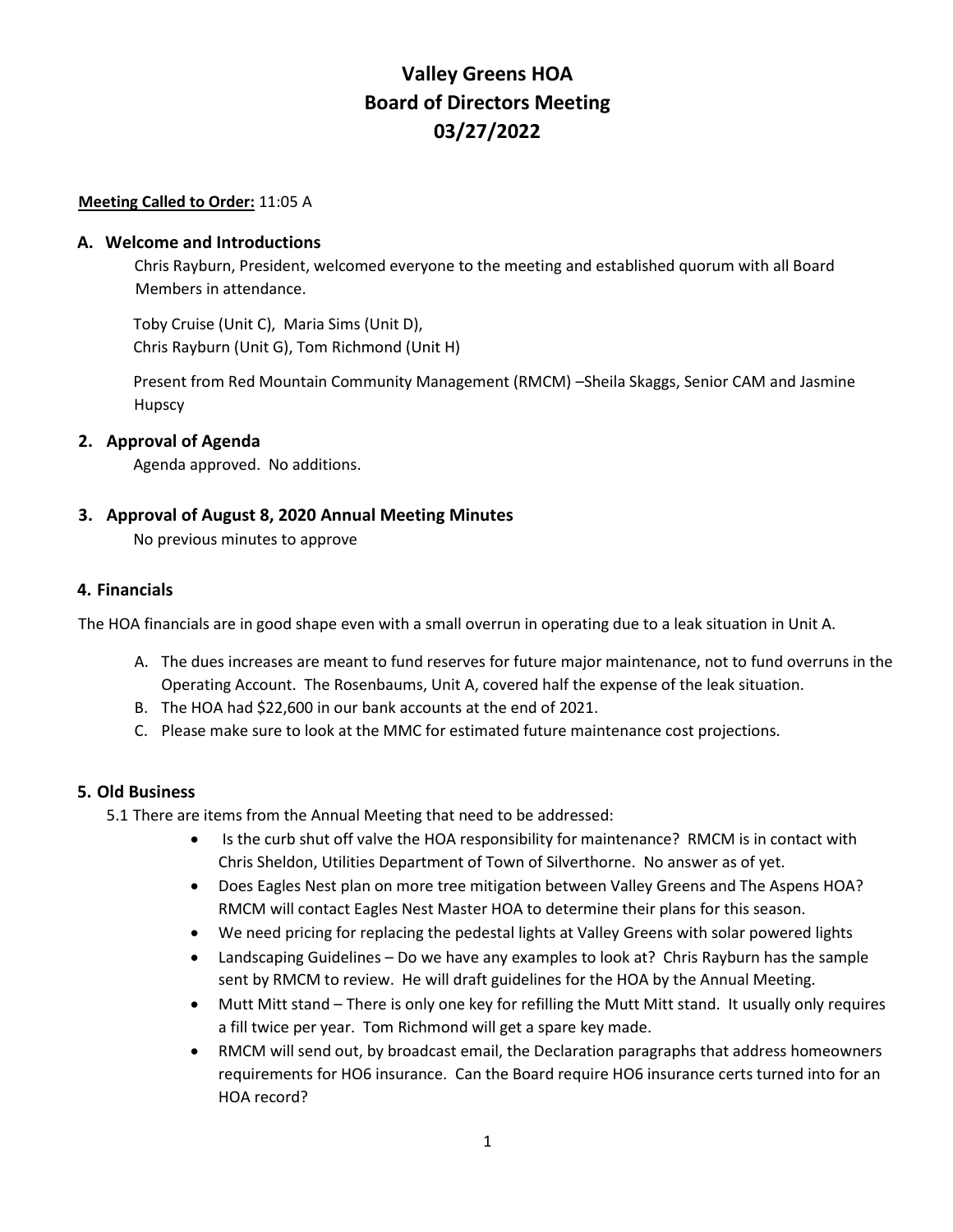# **Valley Greens HOA Board of Directors Meeting 03/27/2022**

• The hot water heaters are aging and some might need replacing. Can the Board require hot water tank replacements so damage can be averted by leaking tanks?

## **6. Old Business**

6.1 There have been some issues with parking by the tenants guests at the end of lot. Sometimes there are 3 trucks parked there.

The tenants need to be aware of the rules. RMCM to note when RVs, trailers or commercial trucks are parked in the lot.

6.2 RMCM has submitted their new contract for this fiscal year. It expired in Oct 2021. Maria would like the new contract starting in this month instead of backdated. A discussion was held and the board decided that the new contact will follow the fiscal year of January through December. There is an inflation rate increase of 5%. Any extra labor will be charged at \$65/hour.

## **MOTION: Upon motion made by Tom Richmond, duly seconded and unanimously approved, the RMCM 2022 Contract is approved as presented.**

- 6.3 Turner Morris was called out to repair a section of heat tape over Tom Richmond's unit. T/M determined it was turned off. The breaker might have gone off during a recent electrical outage. The board wants an electrician to come out and test the circuit to determine if the loads are within tolerance for that circuit. Jasmine H. , RMCM, volunteered to contact the electrician.
- 6.4 Maria would like competitive quotes for trash. She volunteered to obtain those quotes.
- 6.5 Chris Rayburn's term is up this year and the position is up for nominations. We will put out a call for nominations with the Annual Meeting notice.
- 6.6 The first floor windows on the south side of the building get constant water run off onto the siding or windows from snow melt or rain due the absence of gutters in that location. The Board would like a quote from Turner Morris on how much it would cost to install gutters and heat tape on that side.
- 6.7 There are a few missing shingles from this winter that Turner Morris will quote to repair soon.
- 6.8 The stair treads and riser by Dawn Maries unit need replacement. Sheila S., RMCM, will obtain a quote for this repair.
- 6.9 The parking lot needs the expansion joints cleaned out and crack filled. The homeowners can do this during a work day.
- 6.10 Are the water hose bib connections in the crawl space connected or not? Maria suffered a broken hose bib in the past because it was connected. RMCM can obtain a quote to inspect this or Toby has volunteered to inspect for this once the snow and ice are gone. They need to be disconnected.